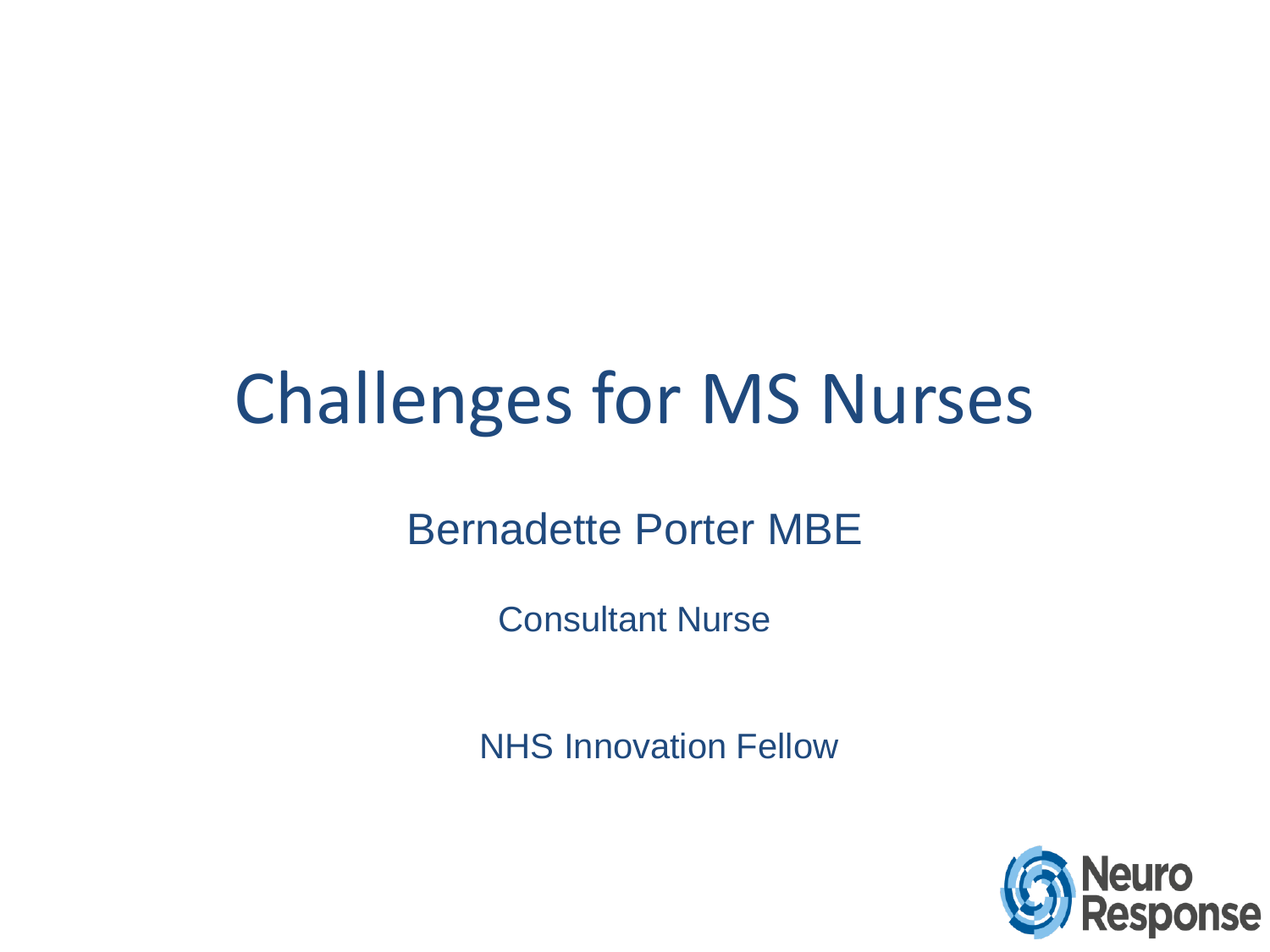

### Disparity of:

- Access
- Availability
- Standards of specialised MS nursing care across Europe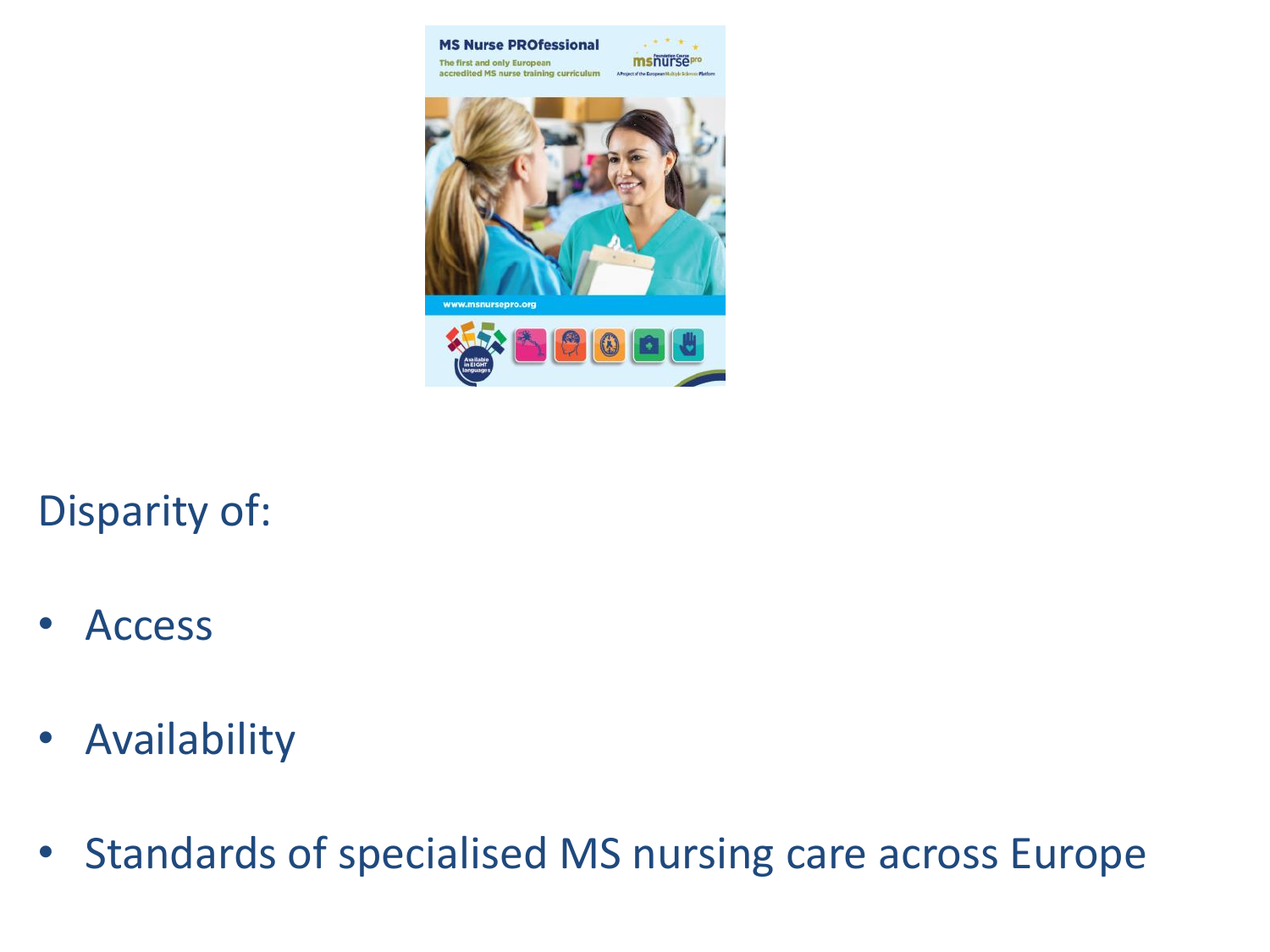# MS Nurses as Champions and Leaders

• Create standards for MS care in the region

• Work with patients and stakeholders to create and test new models of care

• Champion effective communication systems and data collection in practice

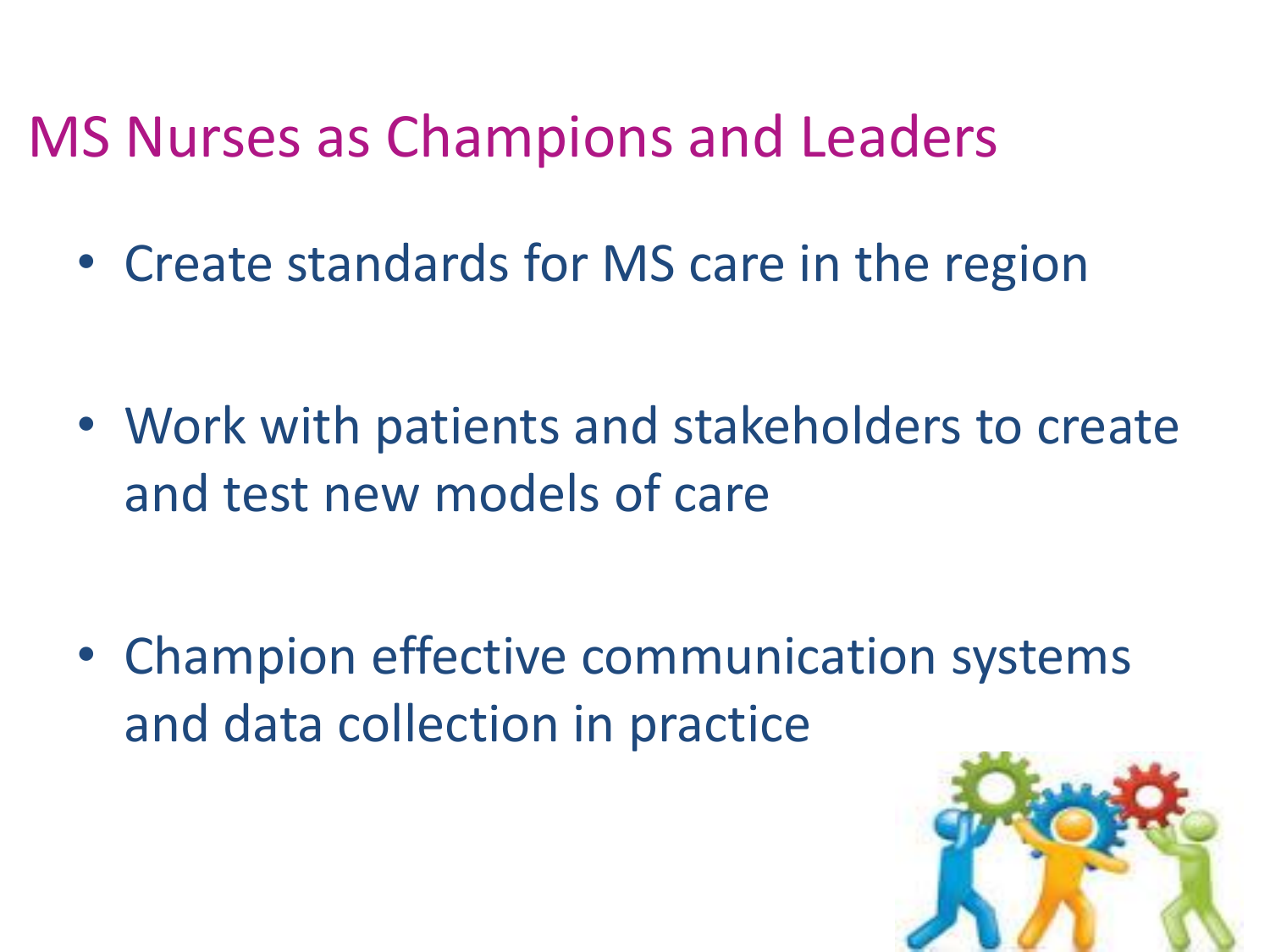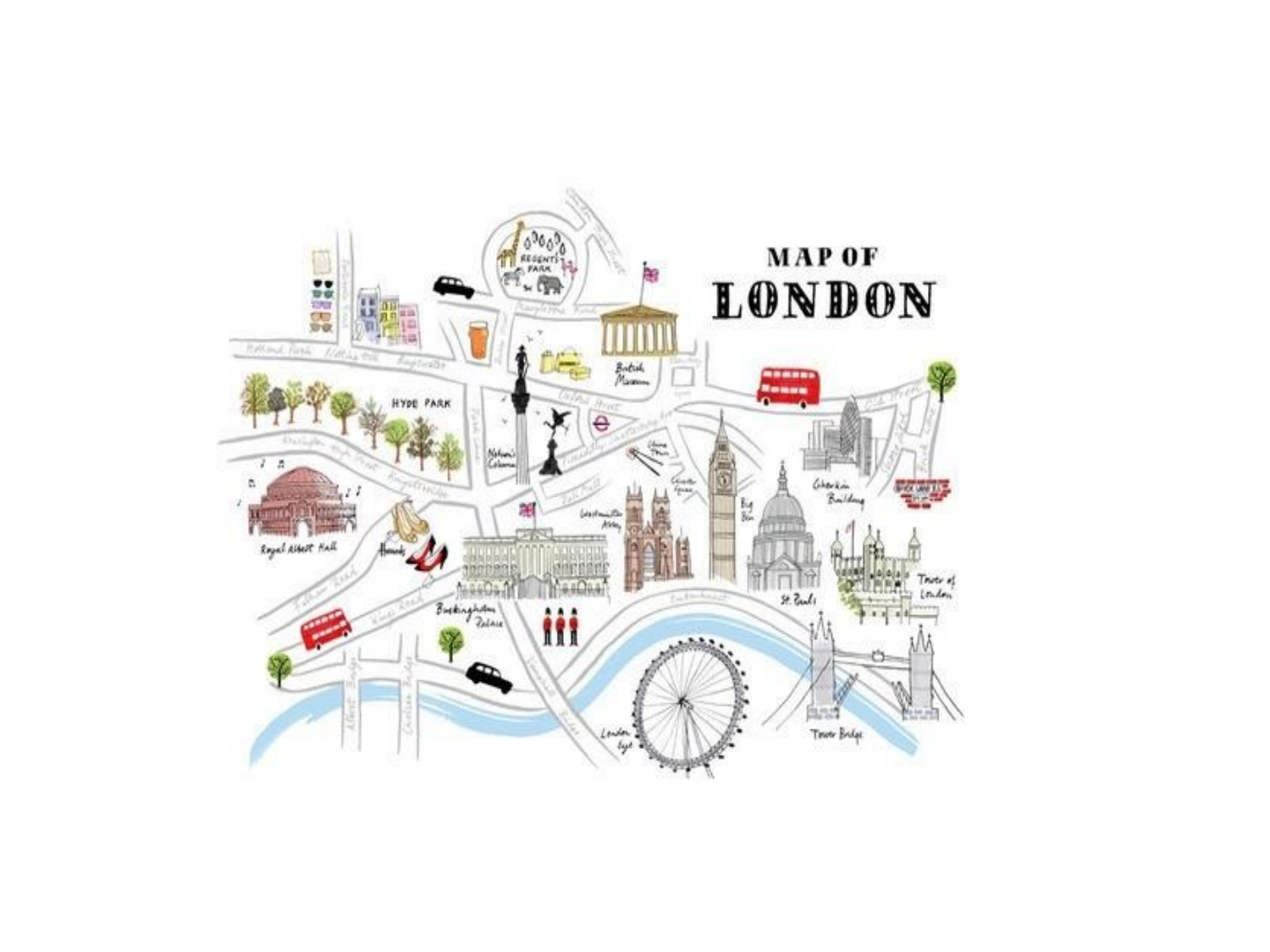

**Clinical Commissioning Groups**

1. NHS Barnet

8.NHS Tower Hamlets

- 2. NHS Camden
- 3. NHS Islington
- 4. NHS Enfield
- 5. NHS East and North Herts
- 6. NHS Haringey
- 7. NHS City and Hackney
- 9.NHS Newham
- 10. NHS Waltham Forest
- 11. NHS Barking and Dagenham
- 12. NHS Redbridge
- 13. NHS Havering
- 14. NHS Herts Valley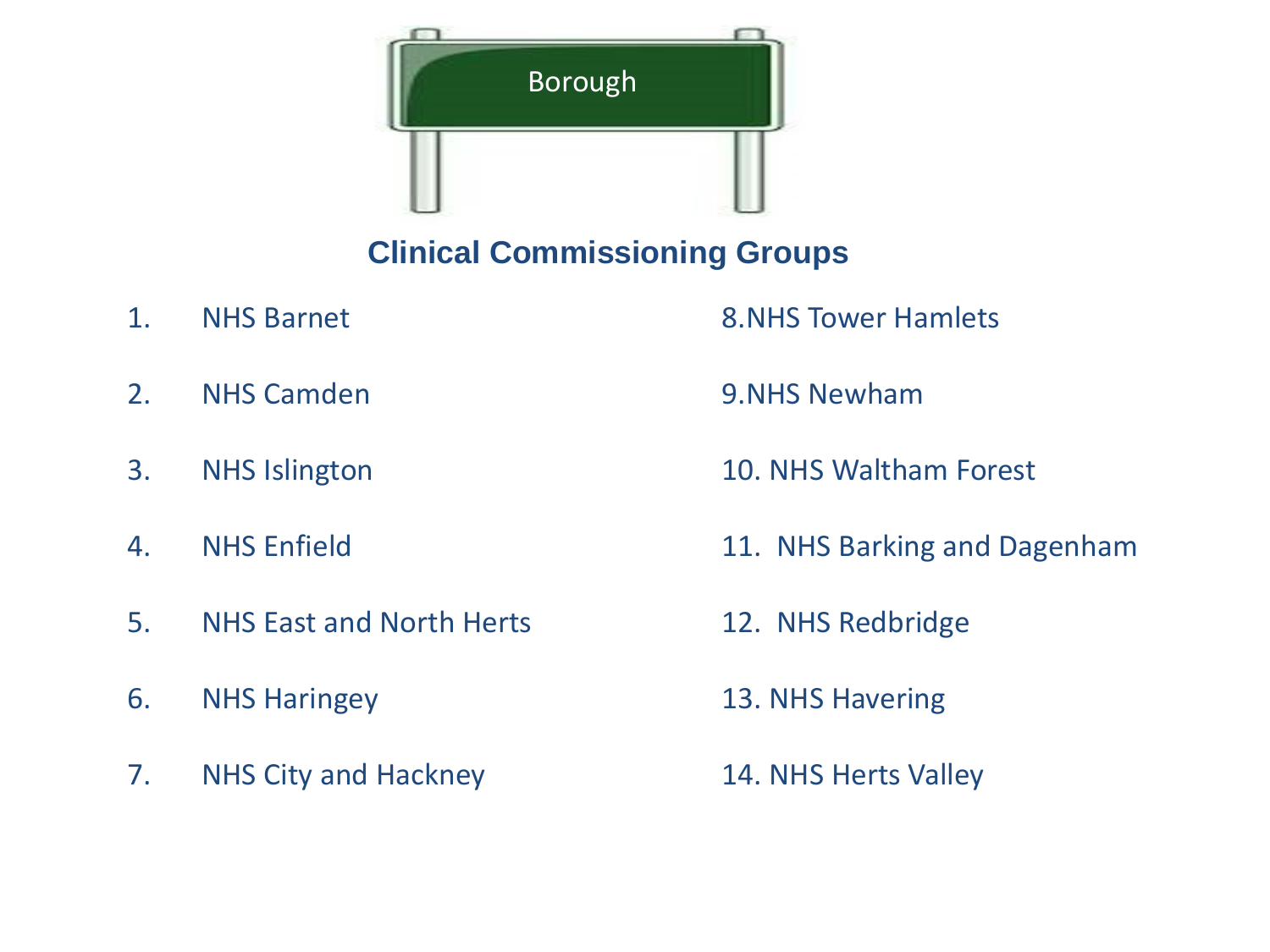

- 1. University College London Hospitals NHS FT (Queen Square)
- 2. Royal Free London NHS FT (and Barnet and Chase Farm Hospital)
- 3. Bart's Health NHS Trust (and Whipps Cross and Newham hospitals)
- 4. Barking, Havering and Redbridge NHS Trust
- 5. Homerton Hospital NHS FT
- 6. Whittington Hospital NHS Trust
- 7. North Middlesex University Hospital NHS Trust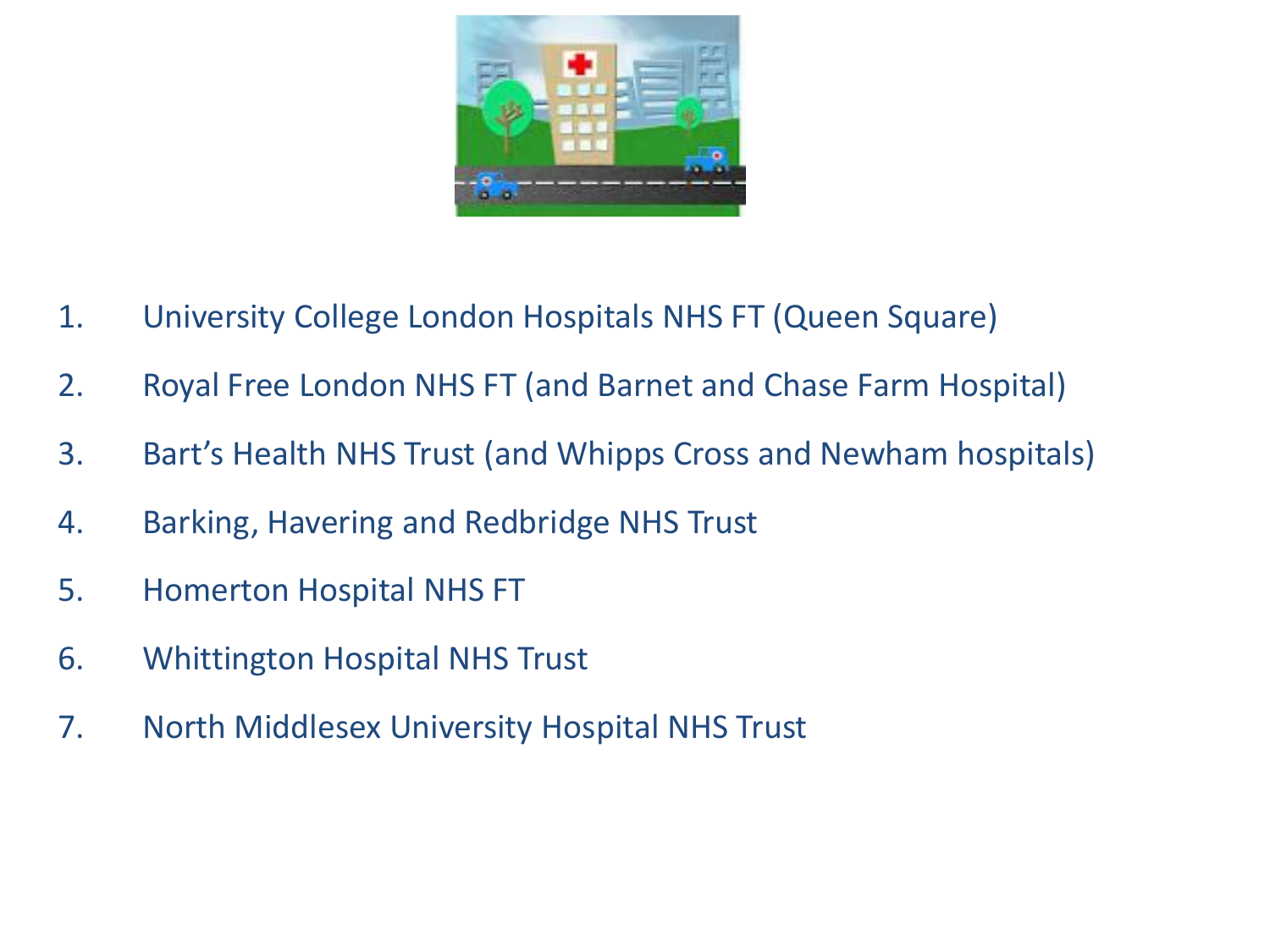### **Collect evidence**





ICD-10 is a new code set for reporting medical diagnoses & inpatient procedures.



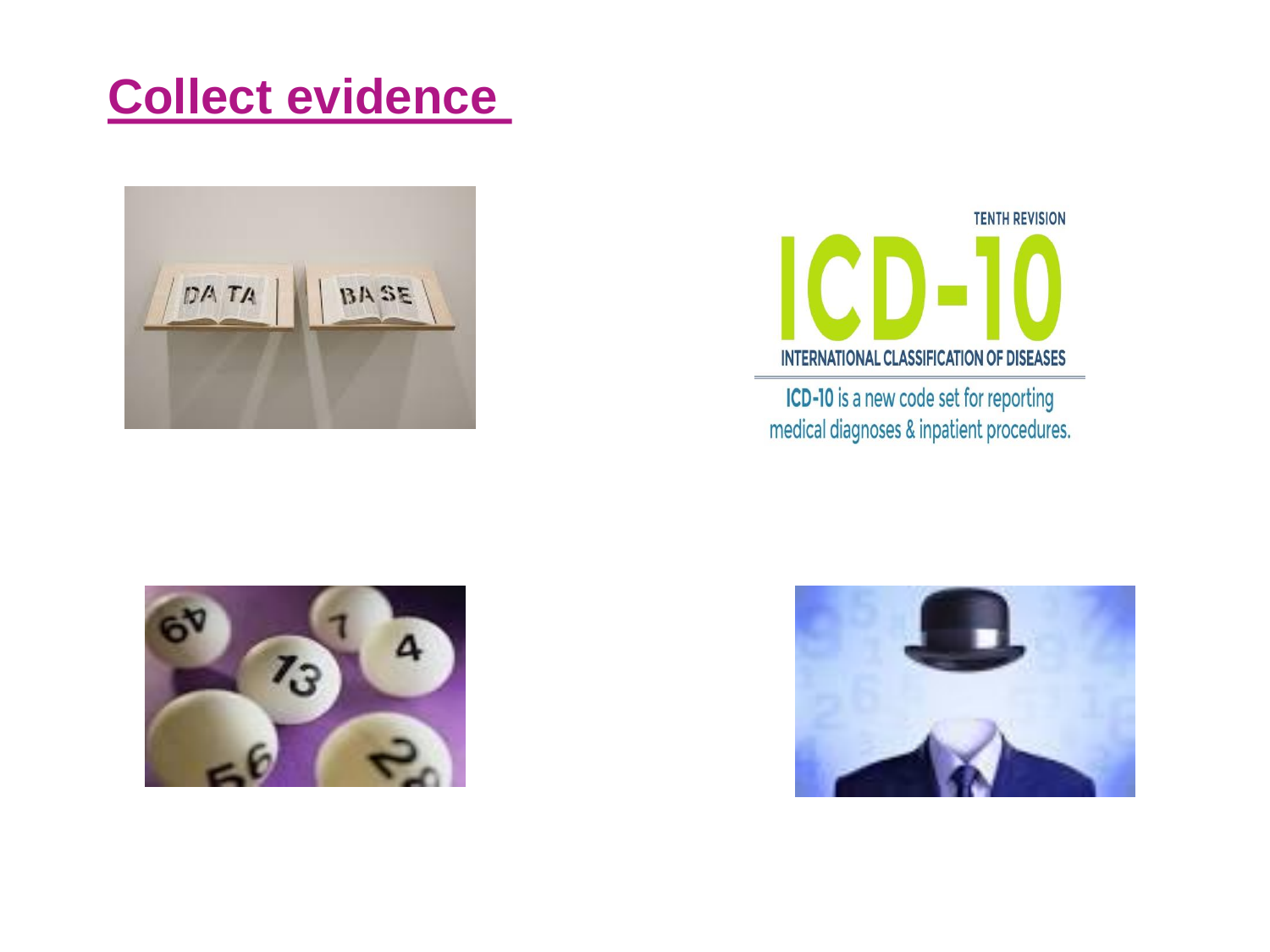

Key Messages:

• Admissions and costs are increasing across region

•Numbers of people admitted for a day are increasing

•Patients travel a lot across the region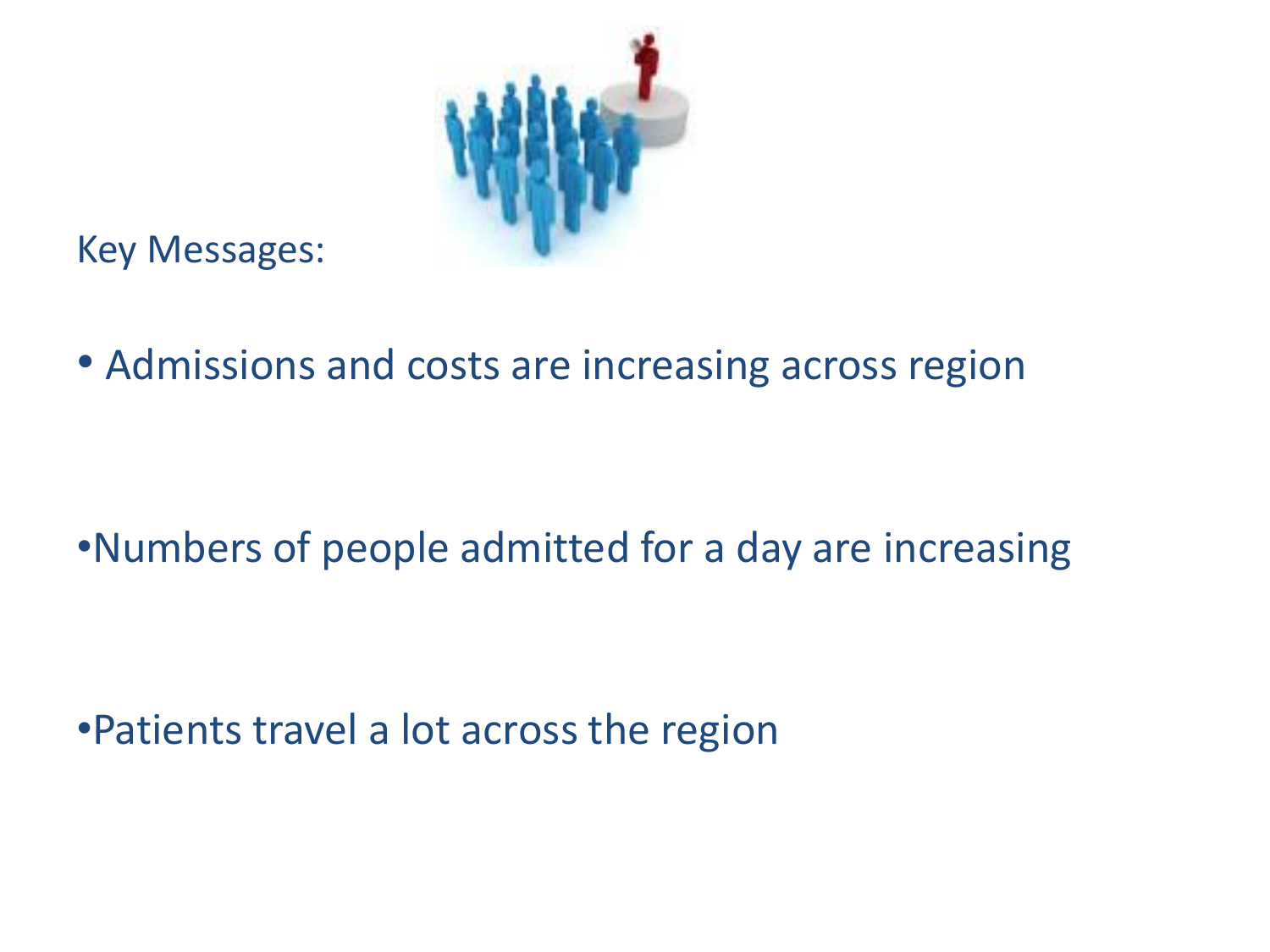

- The main reason that people with MS had unplanned admission was for treatment of urinary tract infections
- The costs of urinary tract infections in 2012/13 potentially attributed to people with MS was huge
- These costs are only for patients admitted into the hospital other costs such as social care, days off work etc are not quantifiable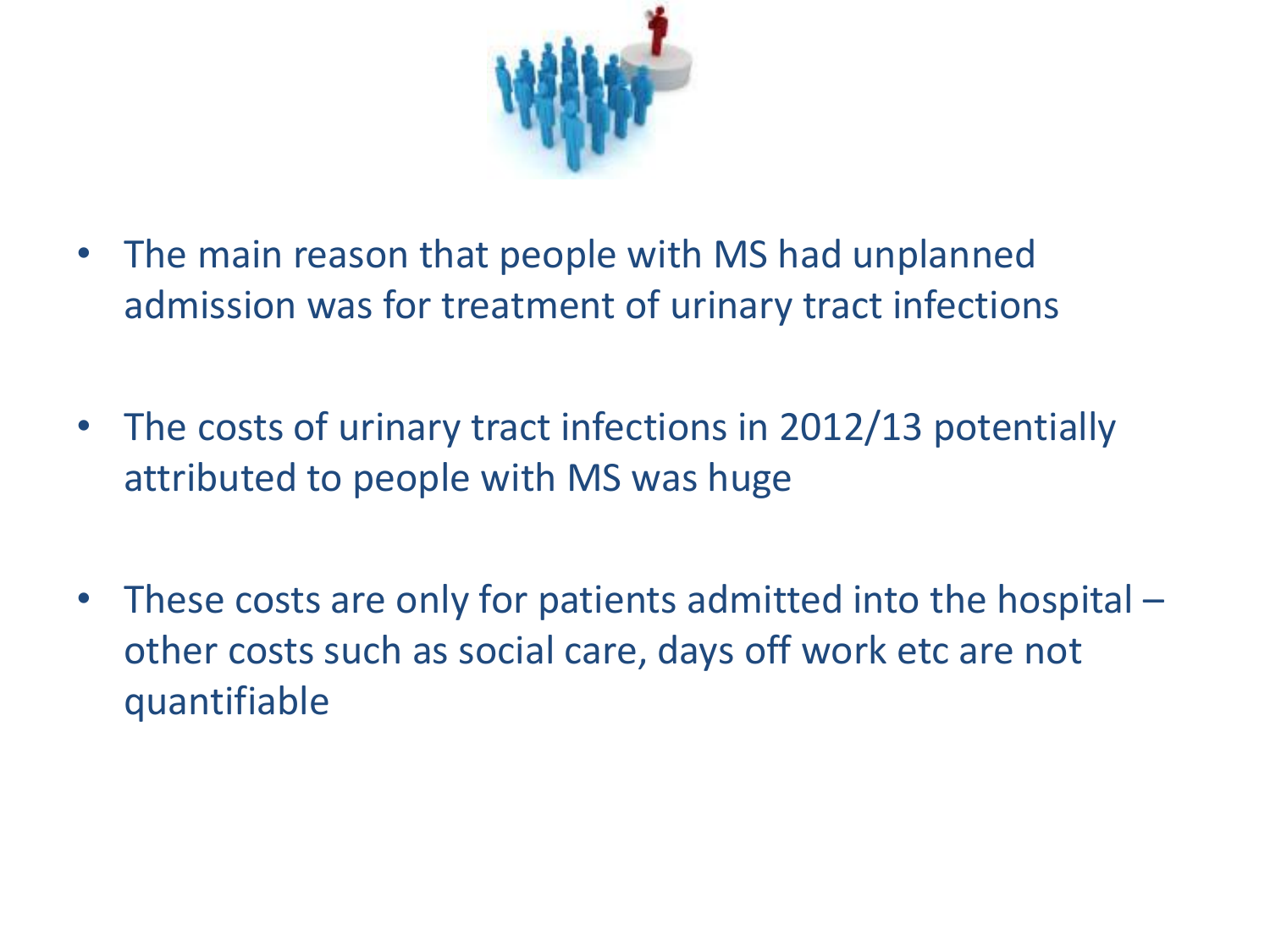### What were the top 20 conditions that people with MS needed unplanned admissions for?

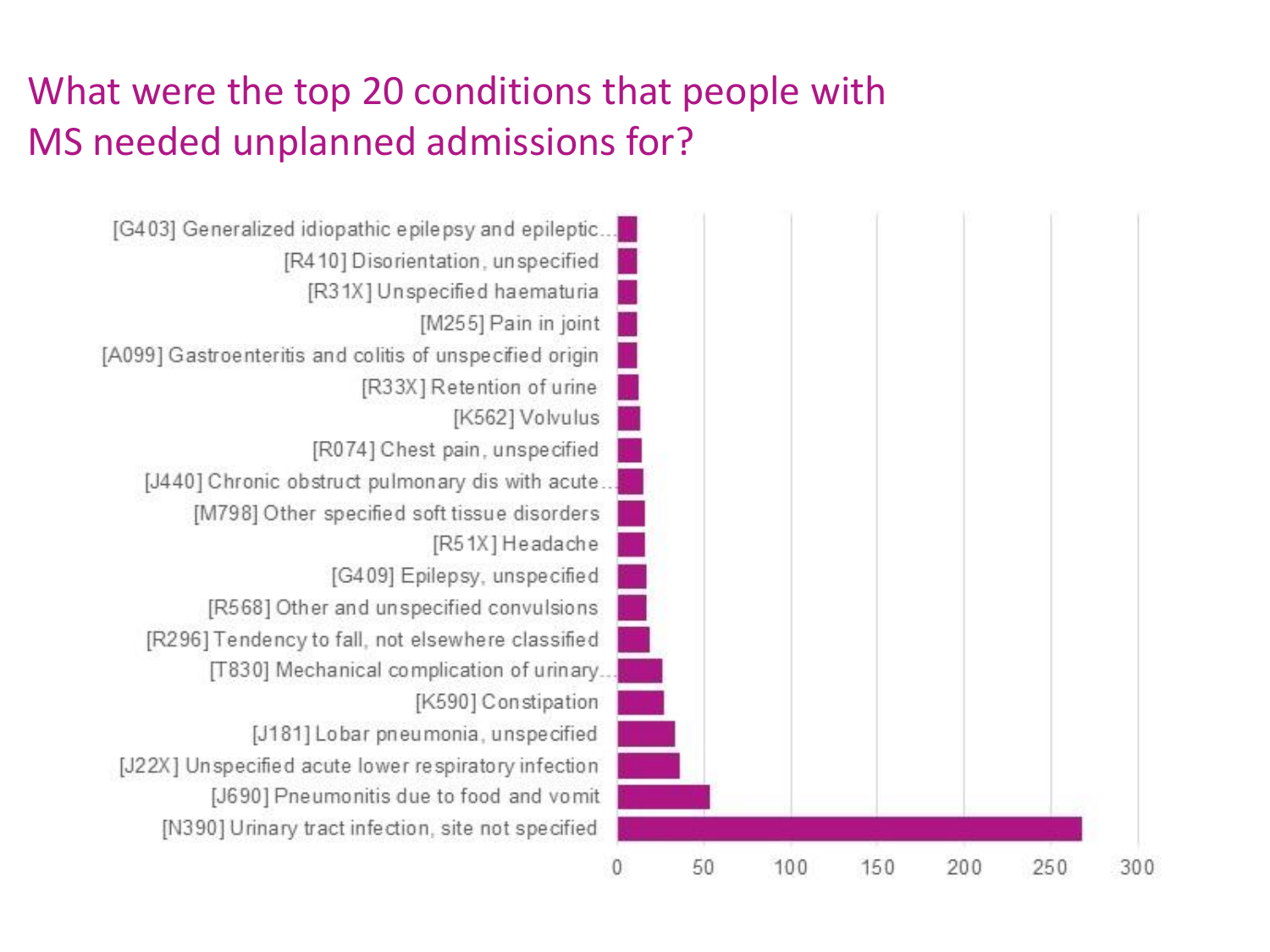### How much did these unplanned admissions cost

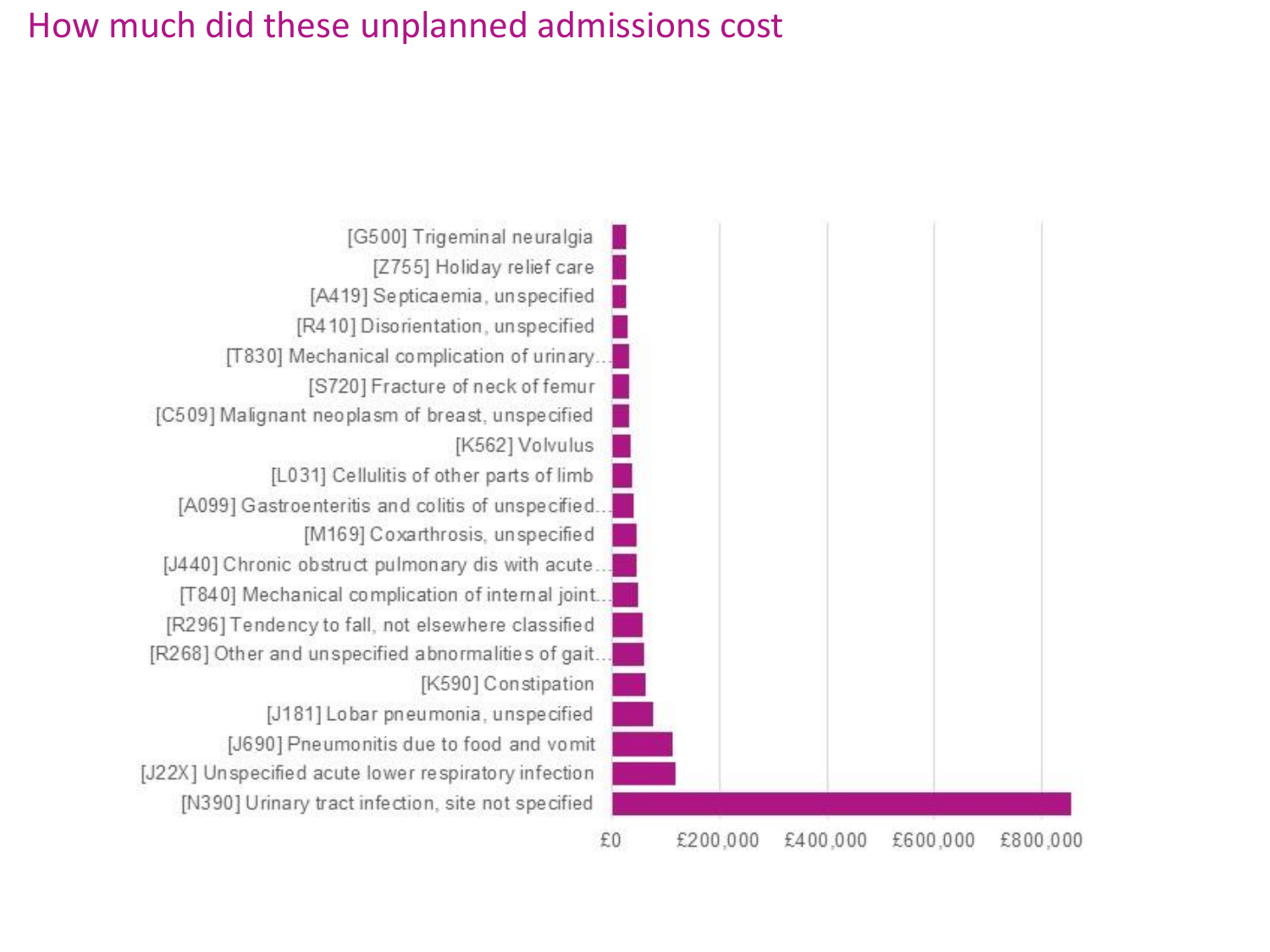# Patient & Service Co-Design

# MS Nurses leading user involvement co-design



## Develop stakeholder best practice statements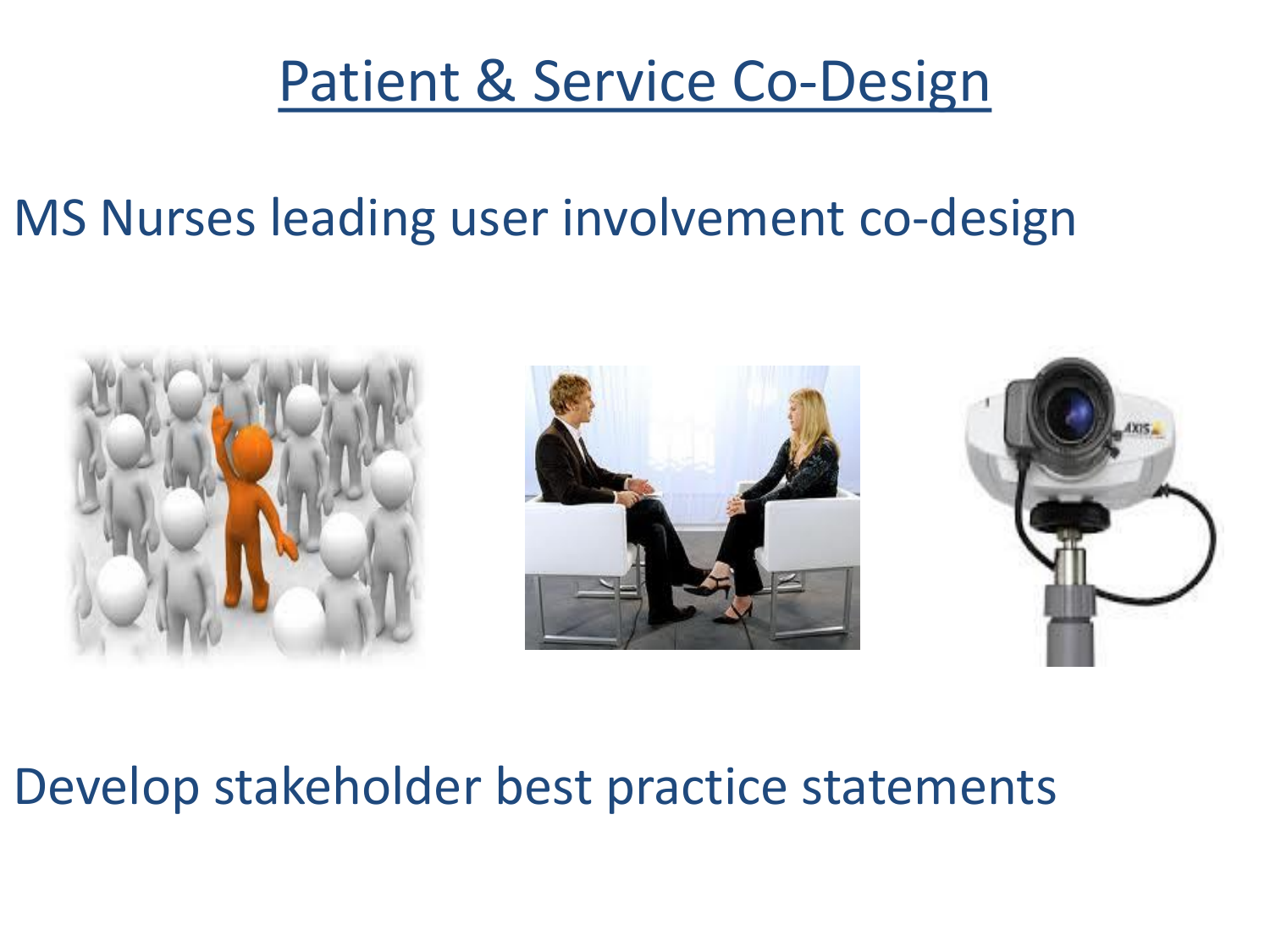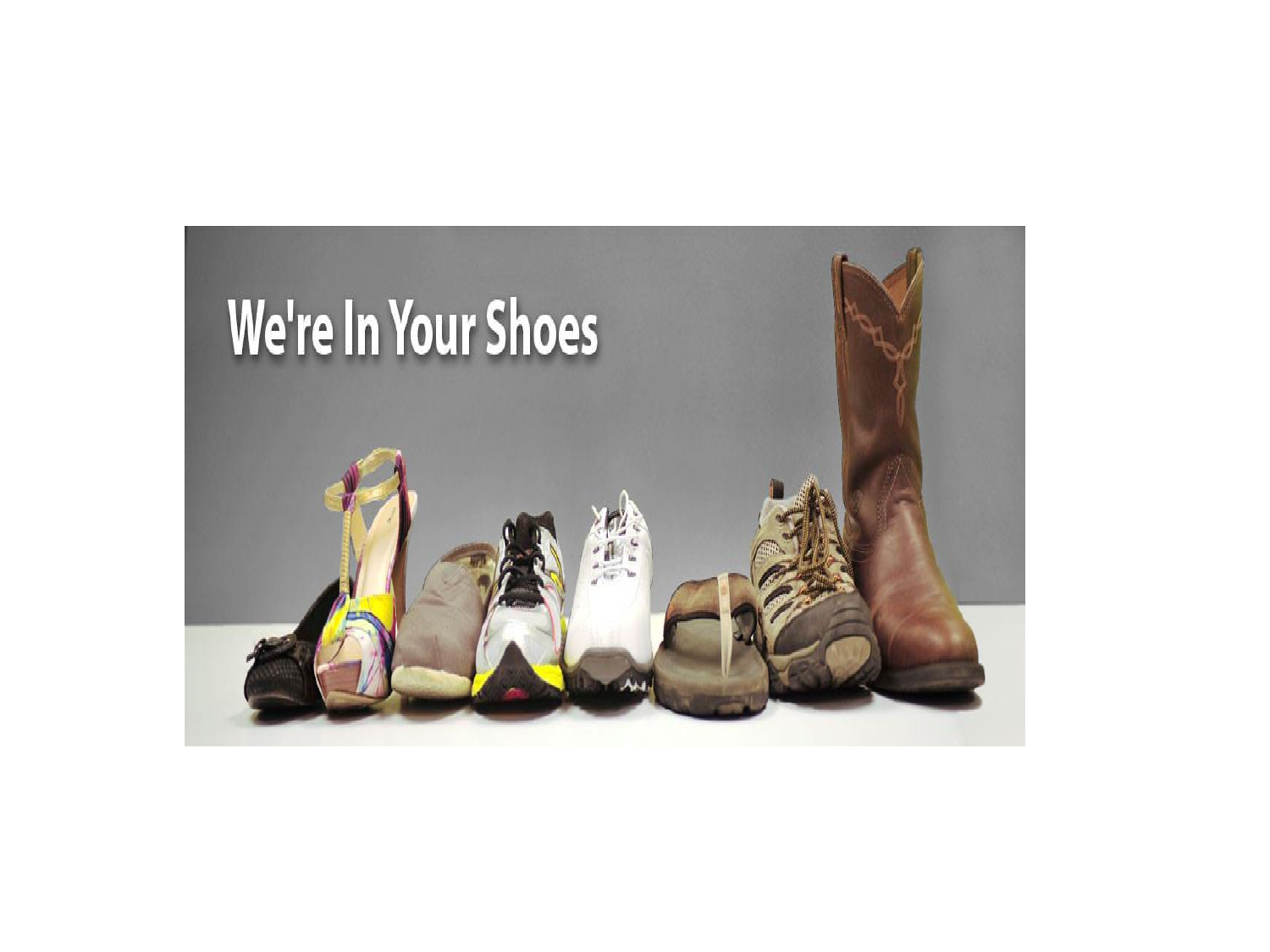

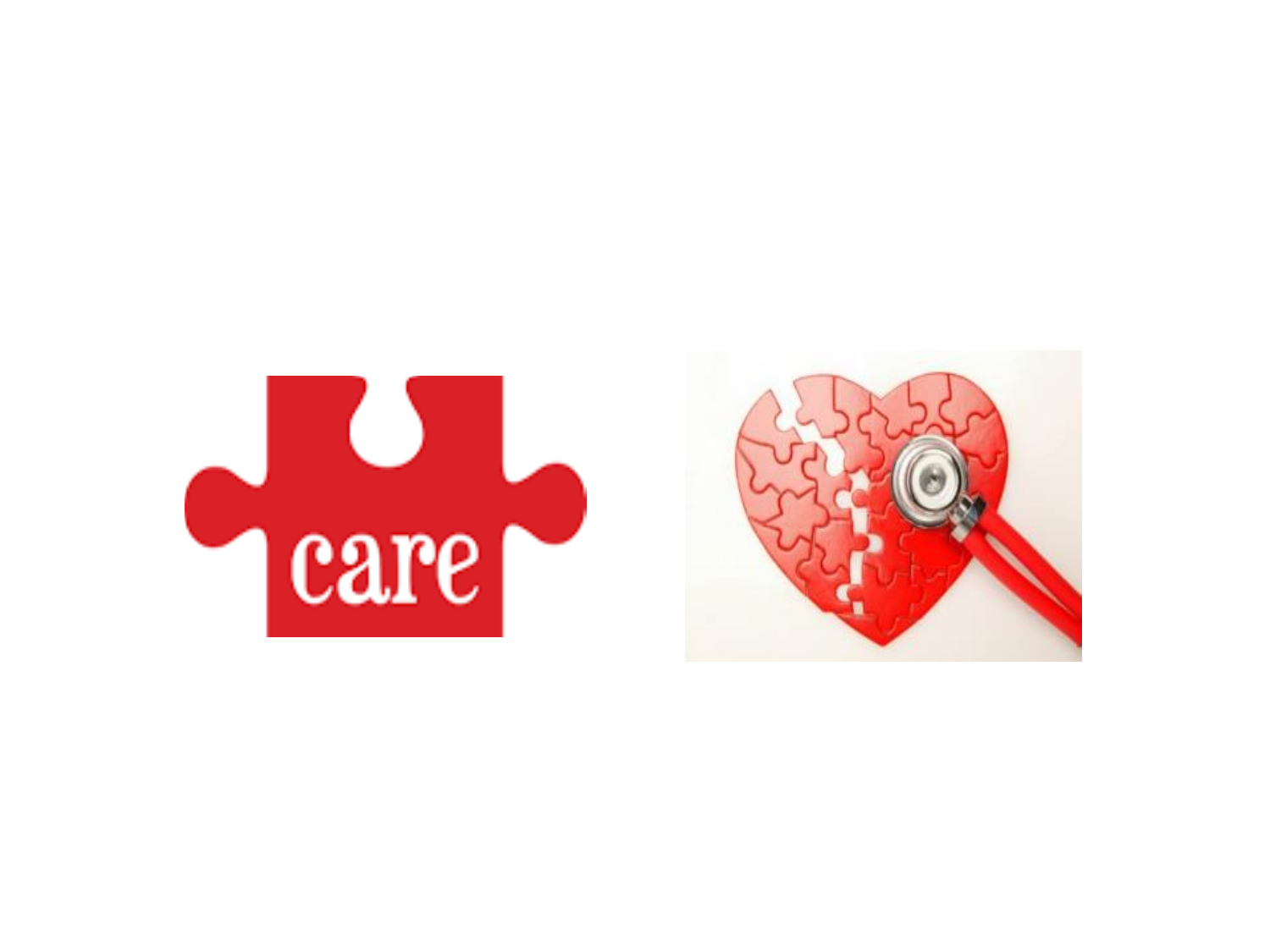

© Freddie Yauner 2014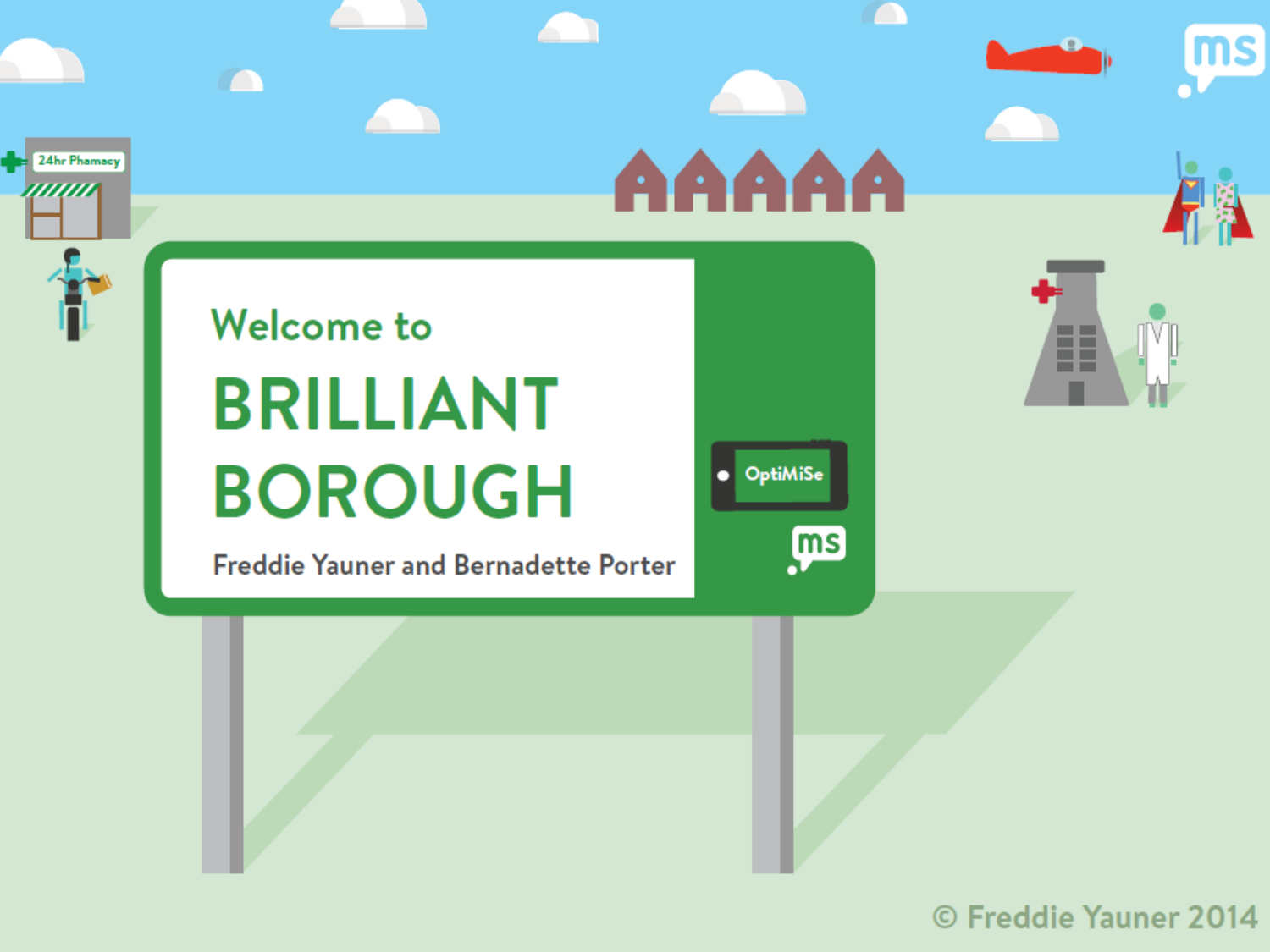

# **Can we create health toolkits** that empower patients?



© Freddie Yauner 2014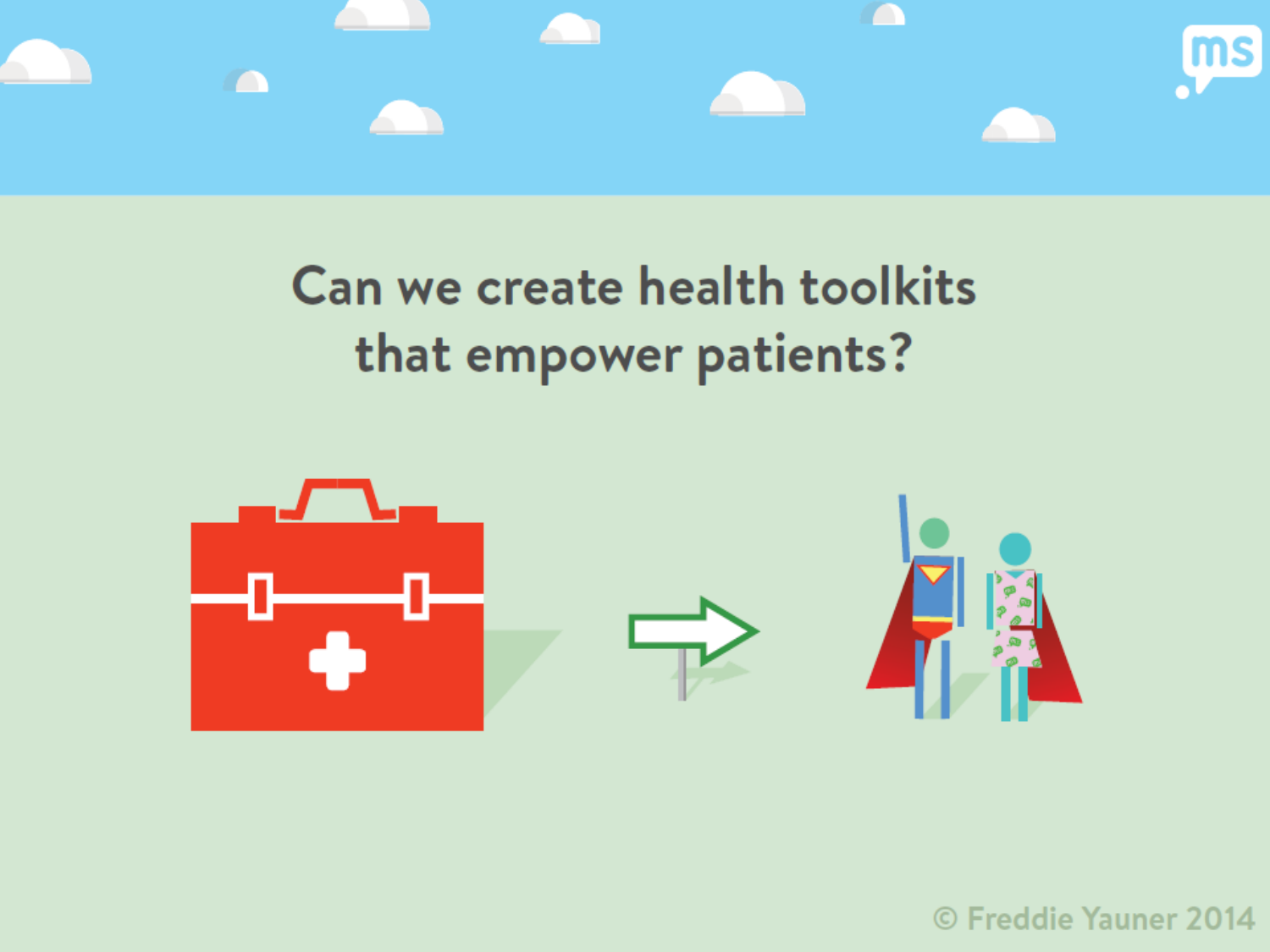### **Confidence College**



#### Is it a **Relapse?**

You are the expert of your body and how it feels - learn how to recognise a Relapse



#### Know your **Bladder**

Watch our films that teach you about the bladder, Urinary Tract Infections and MS



#### **Better plans Better care**

Make sure your needs are at the centre of conversations about your care





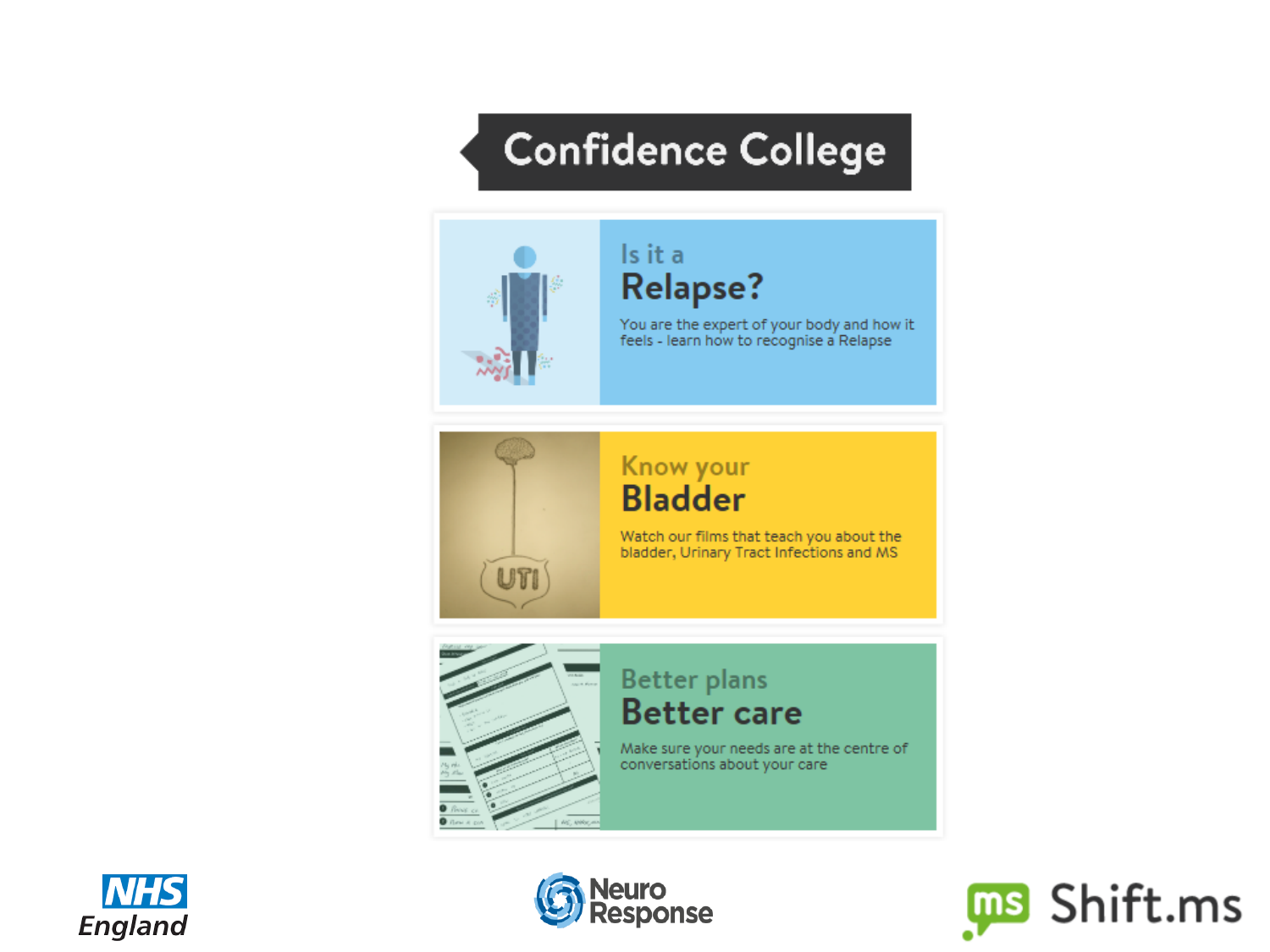#### **CREATE** NEW MODELS OF CARE

**STAGE 1: ELECTRONIC CRISIS MANAGEMENT PLAN**







**Electronic Care Records**

These records contain a crisis management plan for:

- **Acute Relapse**
- **Urinary Tract Infection**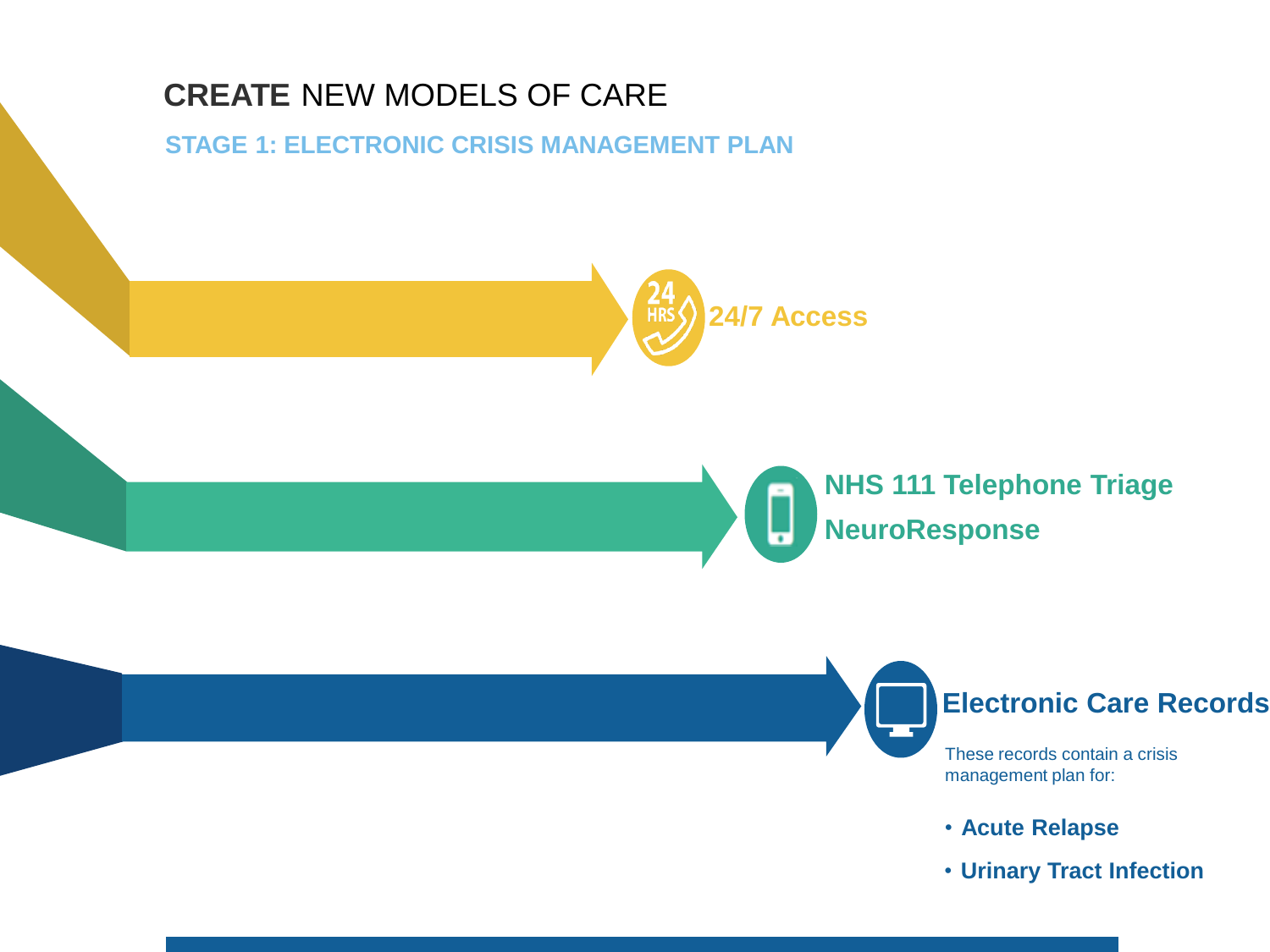#### **URINARY TRACT INFECTION** CRISIS MANAGEMENT PLAN

**EDUCATION**

Provide education to maintain a healthy bladder



#### **INCREASE CONFIDENCE**

Increase confidence of individuals with MS to detect urinary tract infections

#### **URINARY TRACT INFECTION DETECTION METHODS**

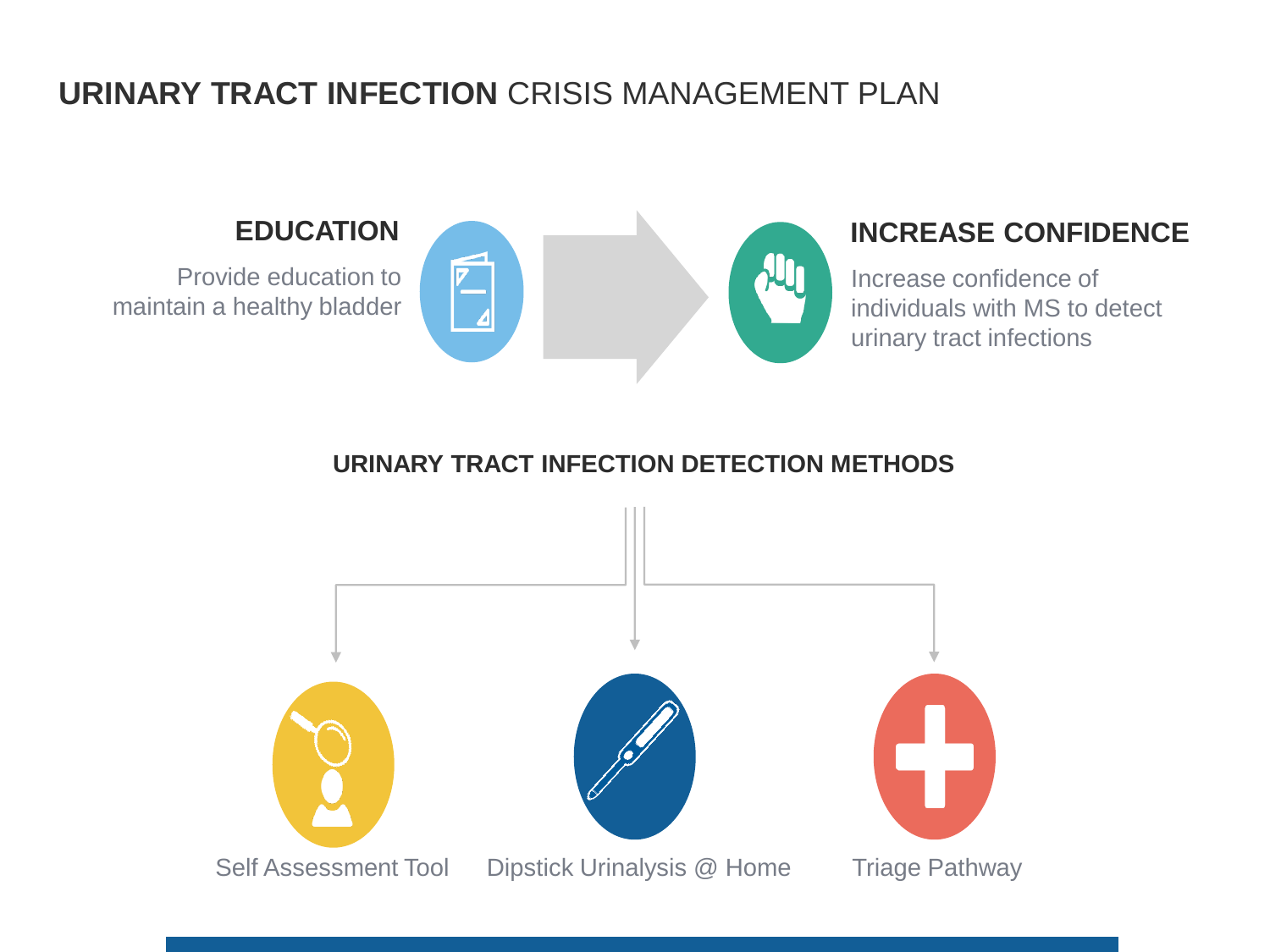#### **URINARY TRACT INFECTIONS**

#### **NEURORESPONSE AND 111 PROVIDE TRIAGE PATHWAY**